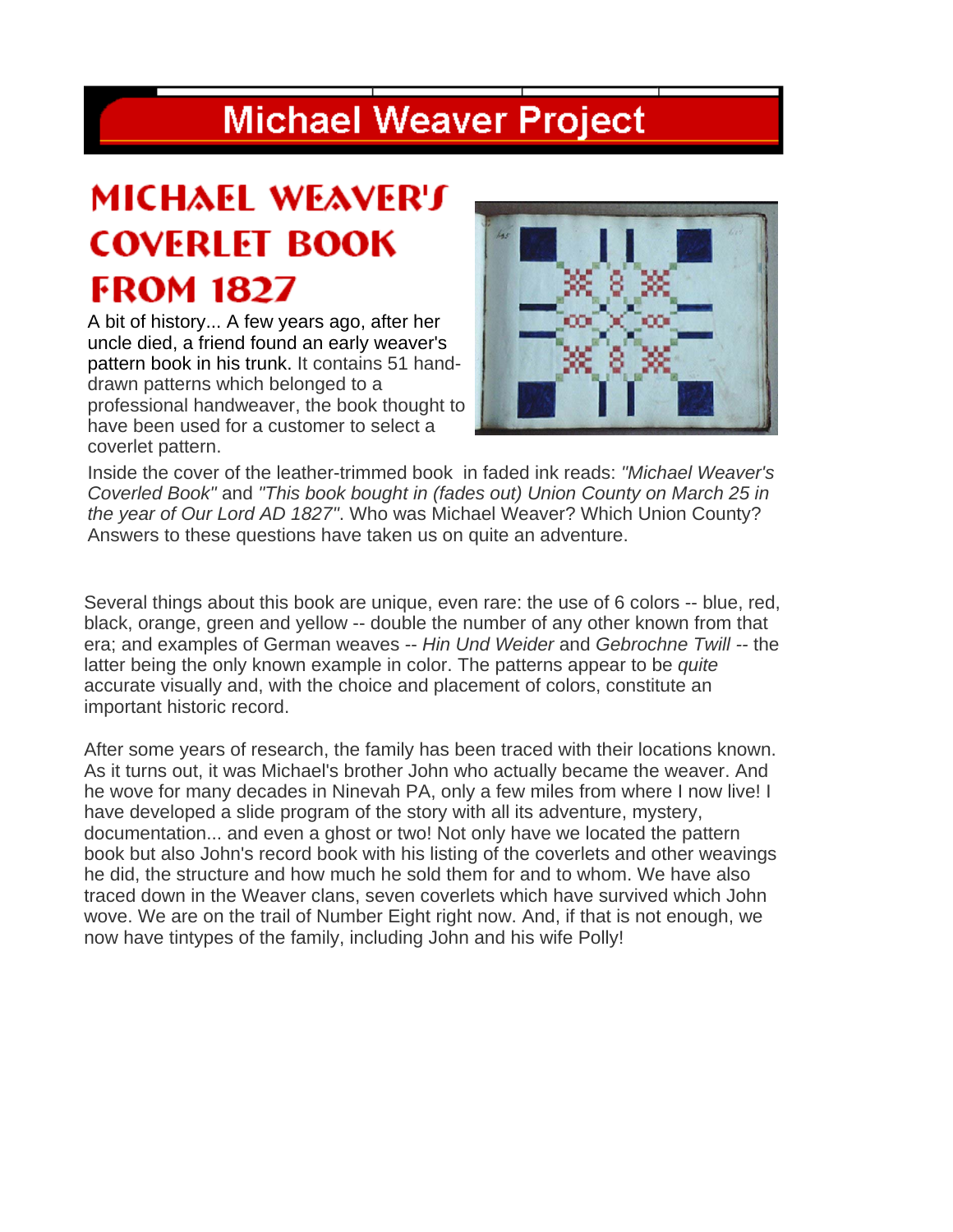# **THE MICHAEL WEAVER PROJECT**

Our plan is to publish this book, which spans two centuries, updated with examples of the patterns being used today. Over the past few years over 200 weavers have joined to weave these patterns. Although each pattern has been assigned 5 times, we still do not have all the patterns woven! Currently we also have over half quilted and the patterns applied to embroidery and a variety of other techniques as well. We are still seeking individuals to weave these 4 and 5 block patterns and use the designs for other art/craft applications. Each is set up as profile draft for weaving and on a graph paper grid for other methods. Supplementary materials are included.



# **THE HELEN JARVIS COVERLET**

Helen Jarvis wove a spectacular 3-panel "overshot-inspired" doubleweave coverlet of all-wool in one of the Michael Weaver patterns for our project. This coverlet has won a number of national awards. Not only is the structure impressive and the colors, precision and perfection only begin to describe it. This coverlet has to be seen to be believed! It is proof positive that Helen is the finest coverlet weaver in the world.

**Traditional or innovative? Let your preferences, techniques and imagination be your guide. How about these for interesting variations below on that same MW #35 pattern? Click on each to see the details!**





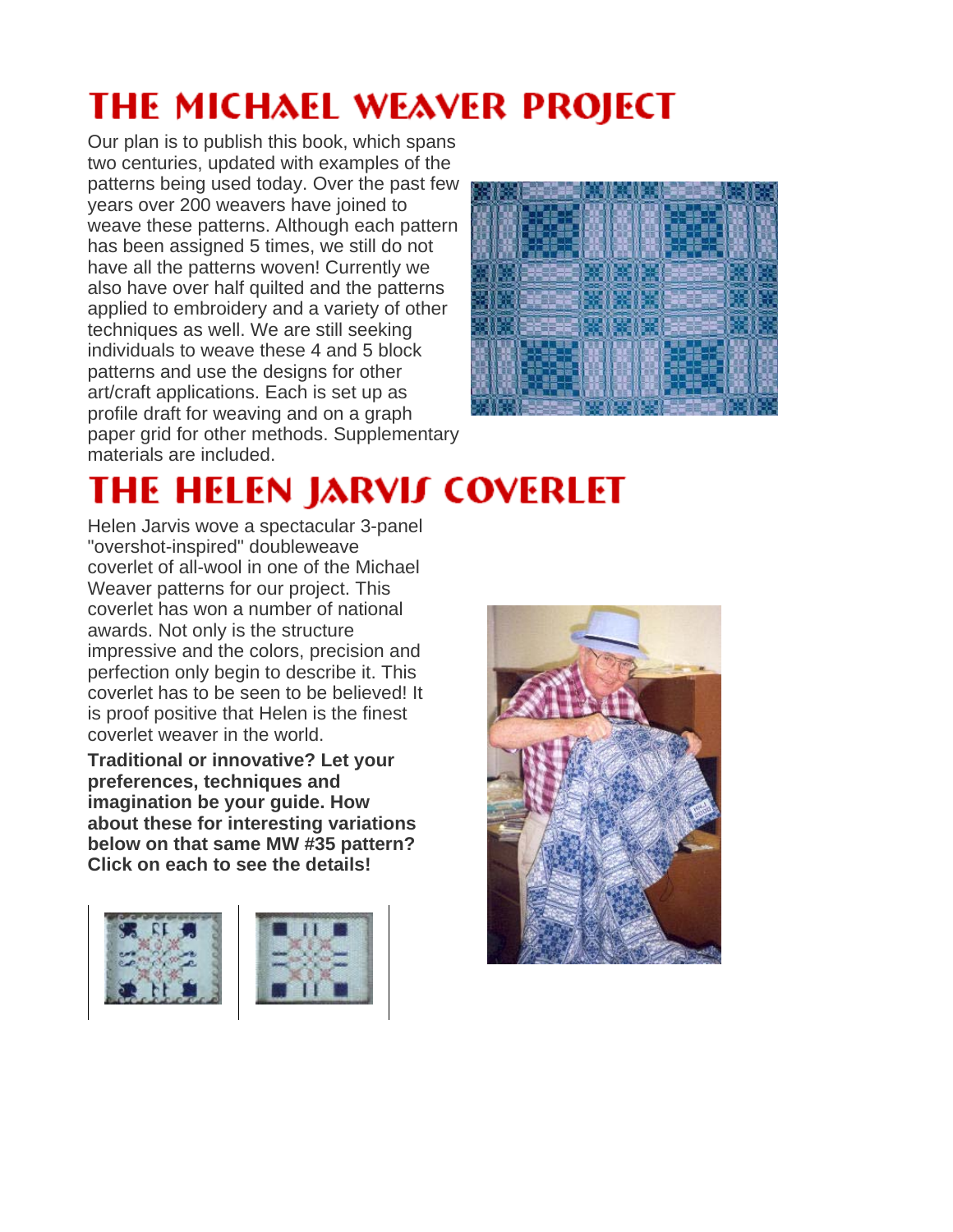

**JOIN US!** This project is learn-as-you-go, no hassle, no rules, no immediate deadlines. Do any size in any media in any way you wish. We even let you set your own dues! *(To cover our costs we simply request a donation of any amount when you join.)* Your pattern can be done "as is" or used as a jumping off place for innovative work, such as we see above. Create a weaving, quilt, embroidery, crochet, parquet, etc. or any combination of techniques which can be traditional or modern in interpretation. The work of art is yours -- we ask simply for a slide (preferably) or clear print of the entire finished piece. For example, if it is a quilt, please shoot it flat from both sides and include close-ups of select areas. Contact Sigrid for a pattern and additional reference materials.

**PHOTOS TOP TO BOTTOM: A page from the "Michael Weaver Coverled Book"; Close-up of Helen Jarvis' coverlet; Bob Owen admiring the Jarvis Coverlet at an event at the** *Michigan League of Handweavers Conference* **where it was exhibited several years ago; four enhancements of MW#35.** 

#### BIBI IOGRAPHY **COVERLETS AND HANDWOVENS**

Abel, Isabel I., **Multiple Harness Patterns from the Early 1700's \* The Snavely Patterns**, Altoona PA 16601.

Adrosko, Rita J., Curator of Textiles, **John Hargrove: The Weavers Draft Book and Clothiers Assistant,** National Museum of History and Technology, Smithsonian Institution, Worcester, American Antiquarian Society, 1979.

Burnham, Dorothy K., **The Comfortable Arts: Traditional Spinning and Weaving in Canada**; National Gallery of Canada and National Museums of Canada, Ottawa, 1981; *note especially Chapter 6 on German Traditions*.

Burham and Burnham, **Keep Me Warm One Night: Early Handweaving in Eastern Canada**, University of Toronto Press, 1972.

Crosson, Janet Gray and Ruth S. Kerr**, The Repp Family Memorandum and Weavers' Book 1735 - 1831**, Published by Ruth S. Kerr, 47 North Main St., Homer, NY 13077, 1990.

**The Homespun Textile Tradition of the PA Germans**, exhibit of the work of spinners, weavers and dyers at the PA Farm Museum of Landis Valley, published by the PA Historical and Museum Commission, Harrisburg, 1976.

Hargrove, John, **The Weavers Draft Book and Clothiers Assistant**, Intro by Rita J. Adrosko, Worcester, American Antiquarian Society, 1979.